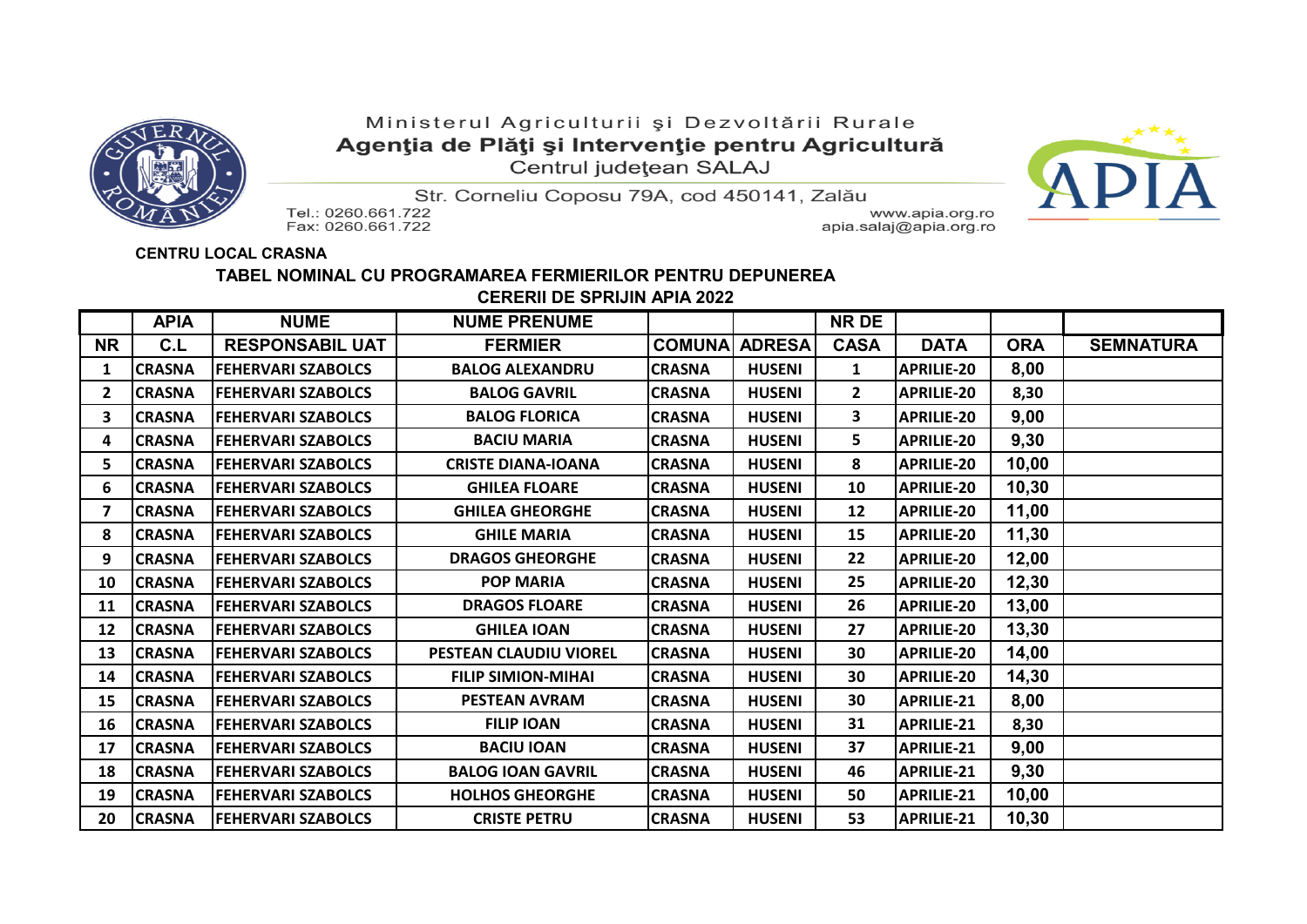| 21 | <b>CRASNA</b> | <b>FEHERVARI SZABOLCS</b> | PAROHIA ORTODOXA HUSENI                     | <b>CRASNA</b> | <b>HUSENI</b> | 58  | <b>APRILIE-21</b> | 11,00 |  |
|----|---------------|---------------------------|---------------------------------------------|---------------|---------------|-----|-------------------|-------|--|
| 22 | <b>CRASNA</b> | <b>FEHERVARI SZABOLCS</b> | <b>GHILE RODICA</b>                         | <b>CRASNA</b> | <b>HUSENI</b> | 61  | <b>APRILIE-21</b> | 11,30 |  |
| 23 | <b>CRASNA</b> | <b>FEHERVARI SZABOLCS</b> | <b>TEA SIMION INTREPRINDERE FAMILCRASNA</b> |               | <b>HUSENI</b> | 64  | <b>APRILIE-21</b> | 12,00 |  |
| 24 | <b>CRASNA</b> | <b>FEHERVARI SZABOLCS</b> | <b>BACIU MARIA</b>                          | <b>CRASNA</b> | <b>HUSENI</b> | 66  | <b>APRILIE-21</b> | 12,30 |  |
| 25 | <b>CRASNA</b> | <b>FEHERVARI SZABOLCS</b> | <b>CRISTE IOAN-SIMION</b>                   | <b>CRASNA</b> | <b>HUSENI</b> | 69  | <b>APRILIE-21</b> | 13,00 |  |
| 26 | <b>CRASNA</b> | <b>FEHERVARI SZABOLCS</b> | <b>CRISTEA FLOARE</b>                       | <b>CRASNA</b> | <b>HUSENI</b> | 69  | APRILIE-21        | 13,30 |  |
| 27 | <b>CRASNA</b> | <b>FEHERVARI SZABOLCS</b> | <b>PUSCAS DUMITRU</b>                       | <b>CRASNA</b> | <b>HUSENI</b> | 72  | <b>APRILIE-21</b> | 14,00 |  |
| 28 | <b>CRASNA</b> | <b>FEHERVARI SZABOLCS</b> | <b>DRAGOS FLORIAN</b>                       | <b>CRASNA</b> | <b>HUSENI</b> | 73  | <b>APRILIE-21</b> | 14,30 |  |
| 29 | <b>CRASNA</b> | <b>FEHERVARI SZABOLCS</b> | <b>DRAGOS ROZALIA</b>                       | <b>CRASNA</b> | <b>HUSENI</b> | 75  | <b>APRILIE-22</b> | 8,00  |  |
| 30 | <b>CRASNA</b> | <b>FEHERVARI SZABOLCS</b> | PASCALAU DOMNICA                            | <b>CRASNA</b> | <b>HUSENI</b> | 76  | <b>APRILIE-22</b> | 8,30  |  |
| 31 | <b>CRASNA</b> | <b>FEHERVARI SZABOLCS</b> | <b>BRISC ILEANA</b>                         | <b>CRASNA</b> | <b>HUSENI</b> | 84  | <b>APRILIE-22</b> | 9,00  |  |
| 32 | <b>CRASNA</b> | <b>FEHERVARI SZABOLCS</b> | <b>GUI FLORIAN-VIOREL</b>                   | <b>CRASNA</b> | <b>HUSENI</b> | 86  | <b>APRILIE-22</b> | 9,30  |  |
| 33 | <b>CRASNA</b> | <b>FEHERVARI SZABOLCS</b> | <b>GUI VALERIA</b>                          | <b>CRASNA</b> | <b>HUSENI</b> | 86  | <b>APRILIE-22</b> | 10,00 |  |
| 34 | <b>CRASNA</b> | <b>FEHERVARI SZABOLCS</b> | <b>GHILE MARIANA PFA</b>                    | <b>CRASNA</b> | <b>HUSENI</b> | 94  | <b>APRILIE-22</b> | 10,30 |  |
| 35 | <b>CRASNA</b> | <b>FEHERVARI SZABOLCS</b> | <b>GHILE PETRU GAVRIL</b>                   | <b>CRASNA</b> | <b>HUSENI</b> | 94  | <b>APRILIE-22</b> | 11,00 |  |
| 36 | <b>CRASNA</b> | <b>FEHERVARI SZABOLCS</b> | <b>CHEREJI SABINA</b>                       | <b>CRASNA</b> | <b>HUSENI</b> | 102 | <b>APRILIE-22</b> | 11,30 |  |
| 37 | <b>CRASNA</b> | <b>FEHERVARI SZABOLCS</b> | <b>BOCOR IOAN</b>                           | <b>CRASNA</b> | <b>HUSENI</b> | 105 | <b>APRILIE-22</b> | 12,00 |  |
| 38 | <b>CRASNA</b> | <b>FEHERVARI SZABOLCS</b> | <b>DRAGOS IOAN</b>                          | <b>CRASNA</b> | <b>HUSENI</b> | 105 | <b>APRILIE-22</b> | 12,15 |  |
| 39 | <b>CRASNA</b> | <b>FEHERVARI SZABOLCS</b> | <b>DRAGOS GHEORGHE</b>                      | <b>CRASNA</b> | <b>HUSENI</b> | 107 | <b>APRILIE-22</b> | 12,3  |  |
| 40 | <b>CRASNA</b> | <b>FEHERVARI SZABOLCS</b> | <b>GUI PETRU</b>                            | <b>CRASNA</b> | <b>HUSENI</b> | 108 | <b>APRILIE-22</b> | 13,00 |  |
| 41 | <b>CRASNA</b> | <b>FEHERVARI SZABOLCS</b> | <b>BUCIU PETRU</b>                          | <b>CRASNA</b> | <b>HUSENI</b> | 109 | <b>APRILIE-22</b> | 13,15 |  |
| 42 | <b>CRASNA</b> | <b>FEHERVARI SZABOLCS</b> | <b>BUCIU ANA</b>                            | <b>CRASNA</b> | <b>HUSENI</b> | 109 | <b>APRILIE-22</b> | 13;30 |  |
| 43 | <b>CRASNA</b> | <b>FEHERVARI SZABOLCS</b> | <b>GUI VICTOR</b>                           | <b>CRASNA</b> | <b>HUSENI</b> | 112 | <b>APRILIE-25</b> | 8,00  |  |
| 44 | <b>CRASNA</b> | <b>FEHERVARI SZABOLCS</b> | <b>GHILE VIOREL IOAN</b>                    | <b>CRASNA</b> | <b>HUSENI</b> | 115 | <b>APRILIE-25</b> | 8,30  |  |
| 45 | <b>CRASNA</b> | <b>FEHERVARI SZABOLCS</b> | <b>SAUTE FLORIAN</b>                        | <b>CRASNA</b> | <b>HUSENI</b> | 126 | <b>APRILIE-25</b> | 9,00  |  |
| 46 | <b>CRASNA</b> | <b>FEHERVARI SZABOLCS</b> | <b>ANDRAS VASILE</b>                        | <b>CRASNA</b> | <b>HUSENI</b> | 139 | <b>APRILIE-25</b> | 9,30  |  |
| 47 | <b>CRASNA</b> | <b>FEHERVARI SZABOLCS</b> | <b>VARGA PETRU</b>                          | <b>CRASNA</b> | <b>HUSENI</b> | 151 | <b>APRILIE-25</b> | 10,00 |  |
| 48 | <b>CRASNA</b> | <b>FEHERVARI SZABOLCS</b> | <b>MAXIM CRACIUN</b>                        | <b>CRASNA</b> | <b>HUSENI</b> | 154 | <b>APRILIE-25</b> | 10,30 |  |
| 49 | <b>CRASNA</b> | <b>FEHERVARI SZABOLCS</b> | <b>DUCA IOAN</b>                            | <b>CRASNA</b> | <b>HUSENI</b> | 156 | <b>APRILIE-25</b> | 11,00 |  |
| 50 | <b>CRASNA</b> | <b>FEHERVARI SZABOLCS</b> | <b>GUI CRISTIAN</b>                         | <b>CRASNA</b> | <b>HUSENI</b> | 157 | <b>APRILIE-25</b> | 11,30 |  |
| 51 | <b>CRASNA</b> | <b>FEHERVARI SZABOLCS</b> | <b>GUI FLOAREA</b>                          | <b>CRASNA</b> | <b>HUSENI</b> | 157 | <b>APRILIE-25</b> | 12,00 |  |